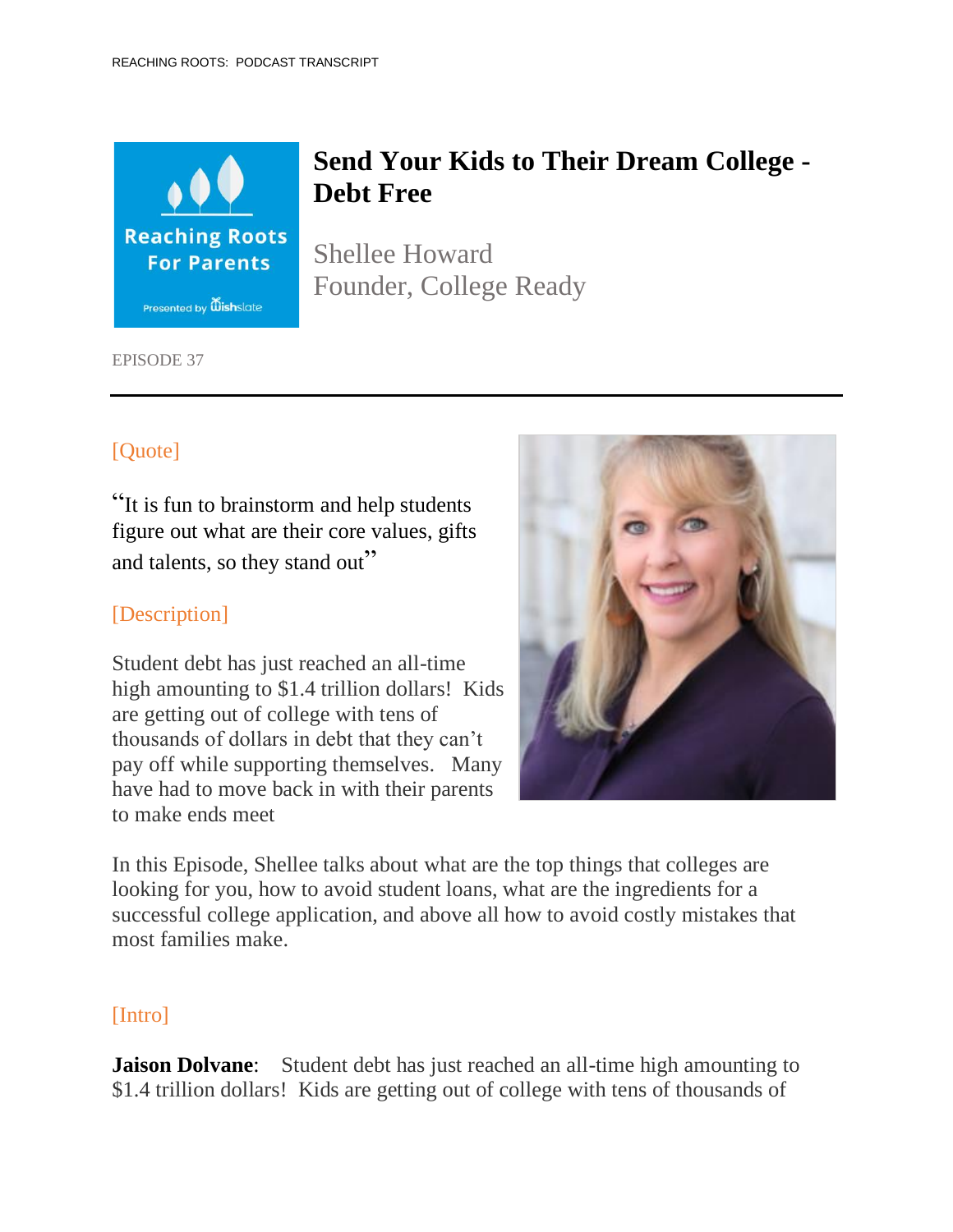dollars in debt that they can't pay off while supporting themselves. Many have had to move back in with their parents to make ends meet.

Shellee Howard is the founder of College Ready who sent her son to Harvard debtfree and has helped hundreds of families enter and graduate from their dream college, debt-free.

She is the author of "How to Send Your Student to College Without Losing Your Mind or Your Money". In her book, she covers a range of topics - what are the top things that colleges are looking for you, how to avoid student loans, what are the ingredients for a successful college application, and above all how to avoid costly mistakes that most families make.

Shellee is a mother of 4 young adults. Her oldest son graduated from Harvard in and UC San Diego Medical school debt free, while her oldest daughter graduated from University of Alabama, also without any debt.

In this episode, we talk to Shellee on how each student can create their "Stand out Strategy" , so they can find the best academic, financial and social fit college to thrive at, and graduate debt free.

## [Episode]

**JAISON DOLVANE:** Okay, welcome Shellee.

### **SHELLEE HOWARD:** Thank you.

**JAISON DOLVANE:** So, Shellee, why don't you tell us a little bit about yourself and give us a little bit of background.

**SHELLEE HOWARD:** Absolutely. So to start, I actually am five generations from California, which I hear is kind of unique in itself. But more than that, I was the first to go to college on both sides of my family and my whole family is made up of entrepreneurs. So they weren't really the kind that I grew up with that said, you know, college is the only way. It was just kind of one of the many options.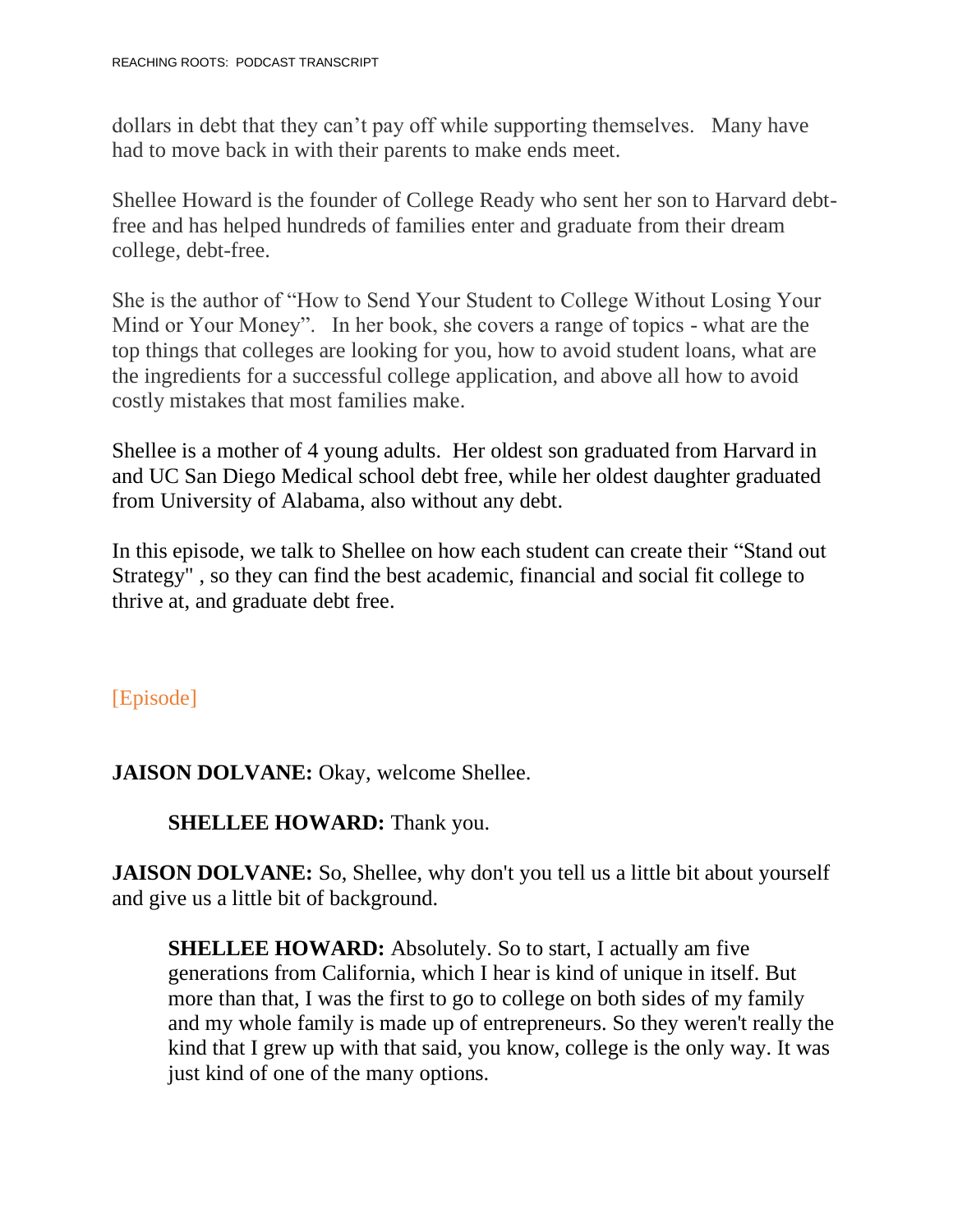So when I was applying to college, it was a very different scene than it is now. And I think that's why I was so diligent with each of my children. So I have four, two boys and two girls, all teenage and young adult.

**JAISON DOLVANE:** Got it. So how did you actually get into CollegeReady? Like where did the idea come from?

**SHELLEE HOWARD:** Really landed in my lap. I was sitting at my son's graduation ceremony and he came up to give the salutatorian speech and the young man next to me says, dude, I didn't even know he was smart. I'm like, all right, that's my son. But thank you. And, and then I got bombarded. Everybody wanted to know, how did he get into seven top tier schools? How did he go to Harvard with no debt? Like help me and I was doing it on top of my full-time other career. That was my own business. And it was one of those things, proof of concept that everybody wanted in on.

**JAISON DOLVANE:** Right. Very cool. So tell us sort of what are some of the challenges that parents actually face during this process to get into college?

**SHELLEE HOWARD:** Well, depending on the parent, I work with a lot of parents who may not have gone to college in the US, so that tends to be the number one challenge. Number two is it was so different in our generation of what it took. I applied to two schools, got into both and it was that easy. Now these kids are in a completely insane competitive situation. And so parents just can't even wrap their mind around what they need to do, and it is very overwhelming for them.

**JAISON DOLVANE:** Right. Right. And I guess, you know, we had some celebrity news around this whole topic of kind of paying your way through. So I mean, I guess that seems like an extreme but what would you be suggesting to parents that they should really be doing through this process?

**SHELLEE HOWARD:** So there's two ways of looking at it. Some are ready. Some students are ready at a very young age to start touring colleges, talking about a college, going to a college football game and they're open to it. Other students are not, and it's a maturity thing, but I encourage every family. As soon as you notice your student is ready to have some kind of discussion on furthering their education to start because financially the FAFSA looks at the second semester of the sophomore year and the first semester of the junior year. So when I get juniors and seniors saying, I'm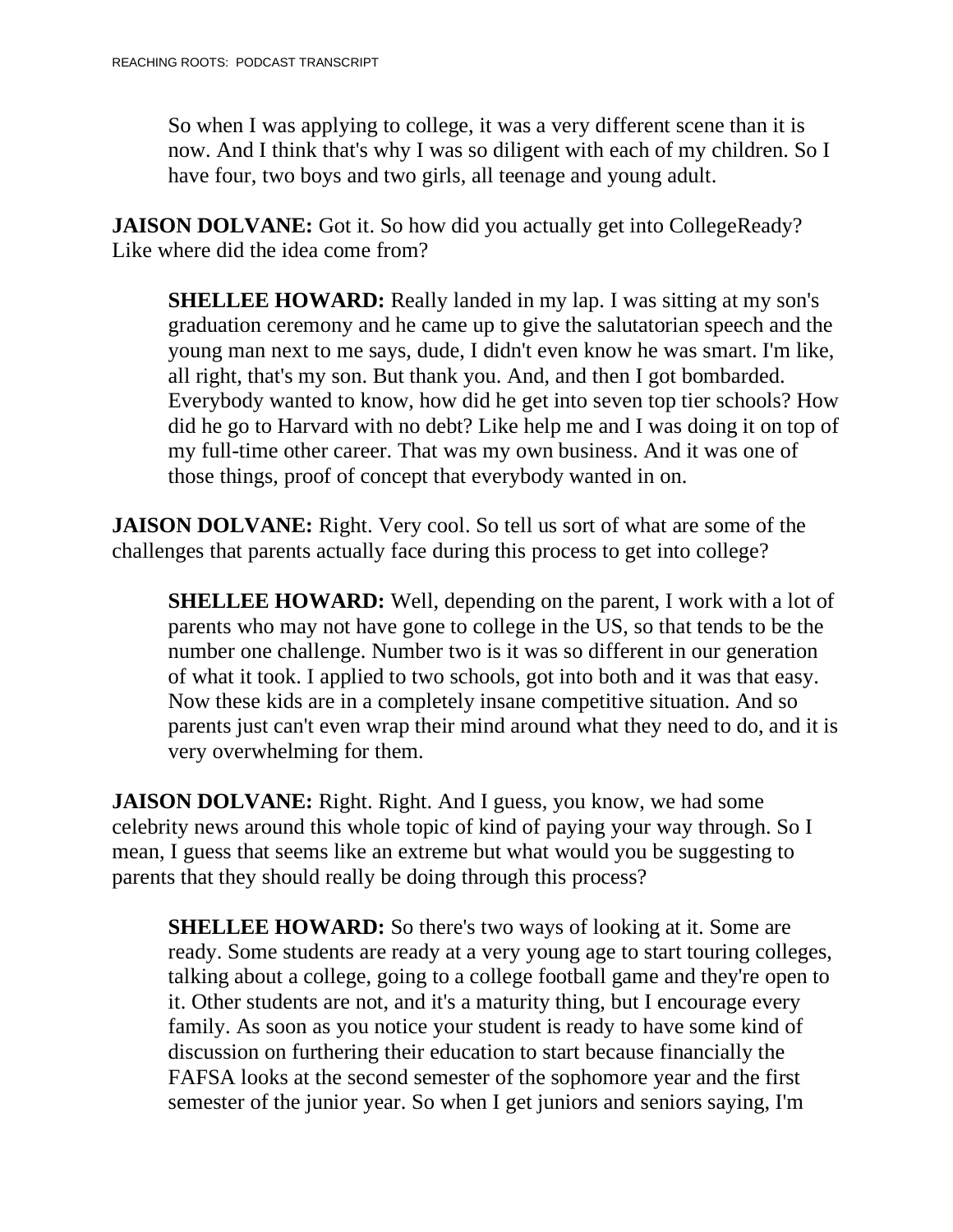early for this process and I'm like, but not for the financial side of it, it is a bit unnerving. So I tell parents the best time to start is when your student promotes from eighth grade, that summer in between high school and middle school, nobody uses. That is the jumpstart to the whole process.

**JAISON DOLVANE:** Okay. So explain that a little bit more. So are you saying, when you say financially, that is the most important time, talk to me about sort of what that really means and what specific age range are you talking about?

**SHELLEE HOWARD:** So there's two ways to get a good return on investment. One way is to pick the best college for the student and get merit money. The other option is need-based, but for need-based most middle class families don't understand. There is plenty of money for them. They just assume that there's not. Well, the reality is yeah, so the financial house, their house needs to be an order.

And what that means is if they have money in their IRA or many in their kids' names or many in the grandparent, wherever that money is at the FAFSA only looks at some of the money. It does not look at all of the money. Therefore, if you have your money where the FAFSA doesn't look, which is legal, it's a CPA legality, you are completely in a situation where you get to make choices versus feel stuck.

**JAISON DOLVANE:** It is a little bit of like, you need to obfuscate your money a little bit. Is that kind of what you're saying?

**SHELLEE HOWARD:** What I'm noticing is families think, or they've been advised that the 529 plan is how you save for college. What they don't understand is that plan has cost many of my students not to get merit money. So no ween where the money is at and how it will help them for college is critical to the financial house in order.

**JAISON DOLVANE:** Got it. Okay. So there's some kind of details around that, but go back to sort of like, you know, after eighth grade, like, isn't that really early? So you're basically saying that anybody going towards ninth grade should start thinking about college.

**SHELLEE HOWARD:** Yeah. And when I say start, that means, you know, students don't understand that college is not just another four years of high school. And so by starting the conversation of, can you imagine picking the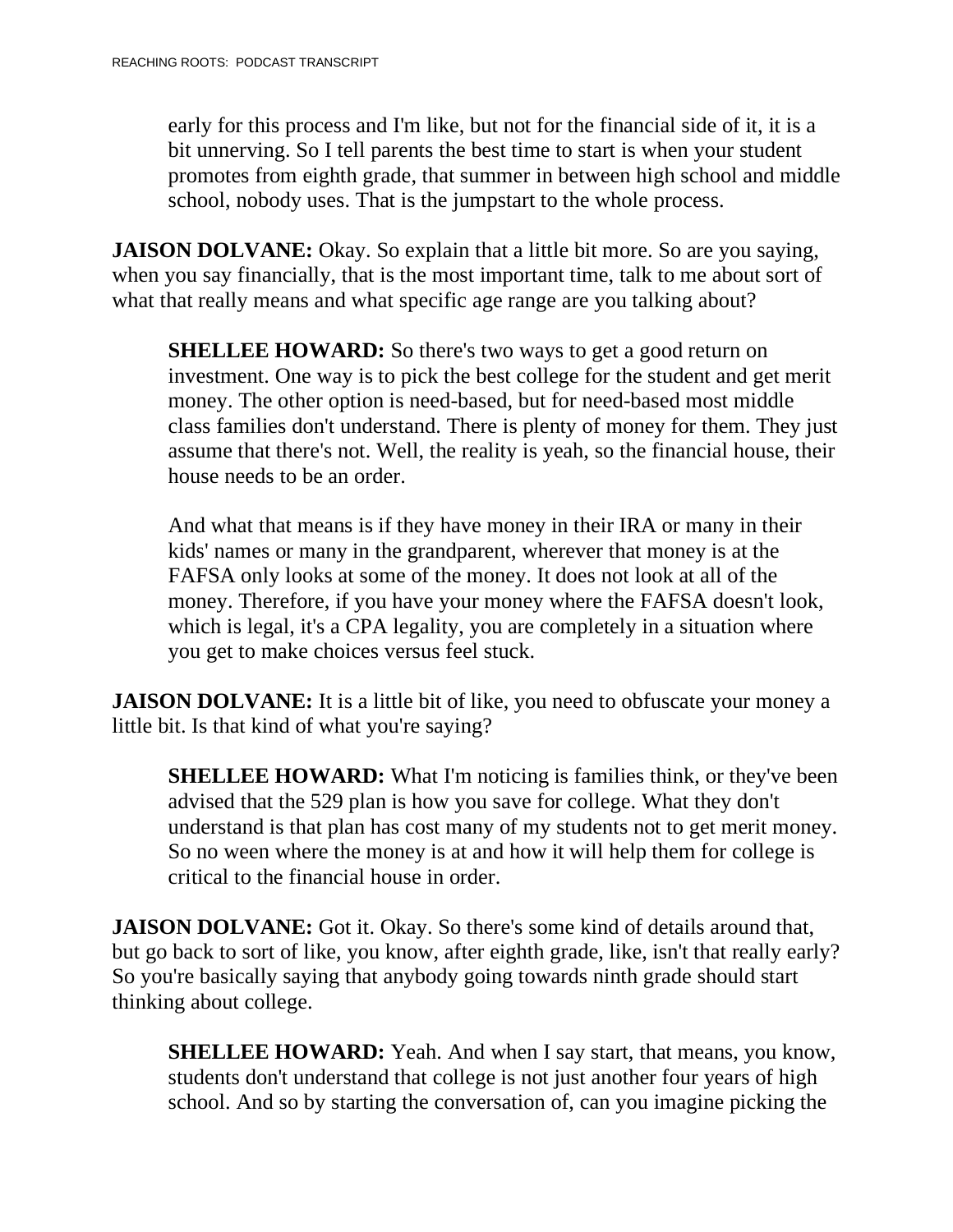days and the times you want to go to the class, the subject you want to study, what life will be like when you choose your friends versus being pushed into a classroom with people. So that's the kind of topic it's not, you have to do this, you have to do that. The intensity does not need to be there.

So when we start them, you know, that summer, we get to do it gently and a lot of fun and brainstorm and help them figure out what are their core values? Who are they? What are their gifts and talents. If you wait, then it's a fire hose because we have to still get all the information in there.

**JAISON DOLVANE:** Sure. I mean, I guess, you know, the challenge really is that even at grade eight or grade nine, I mean, I've got, I've got three kids and one's going to grade nine and she doesn't know what she wants to do in life. It's just way too early. So how do you help shape that thinking?

**SHELLEE HOWARD:** So we meet with each of our students one to one and they have their age standout strategy. And when they're young, it's a very general strategy with their passions, their gifts, and their talents. We then teach them how to explore those, to see truly do I like people? Do I not? Do I want an office? Do I not? I mean, it seems so simple, but the school there's no high school I know of who is teaching them this information. And unfortunately at this age, the parent interjection is not always received the way the student hears it. And so therefore they can tell a total stranger about their hopes, dreams, and desires because we don't judge them. We help them go get it.

**JAISON DOLVANE:** Yeah. So I guess what you're really saying is that you know, the destination is college. You almost work backwards and figure out, you know, what are the things that are going to be needed for that and start to shape that really early.

**SHELLEE HOWARD:** Very much. Yeah. So we even help a student formulate, what is your five-year plan, your ten year plan. And they're like, what do you mean? I don't even know what I want to eat tomorrow. They're like, we have fun discussions. We tell them if I gave you a million dollars, what would you do with it? They've never thought about what even a million dollars means. And they would buy a boat and an airplane and, you know, there's no concept there of money. So we're gently helping them, what is important to them and how do they value it and then pick it a major is the easy part once we figure out that.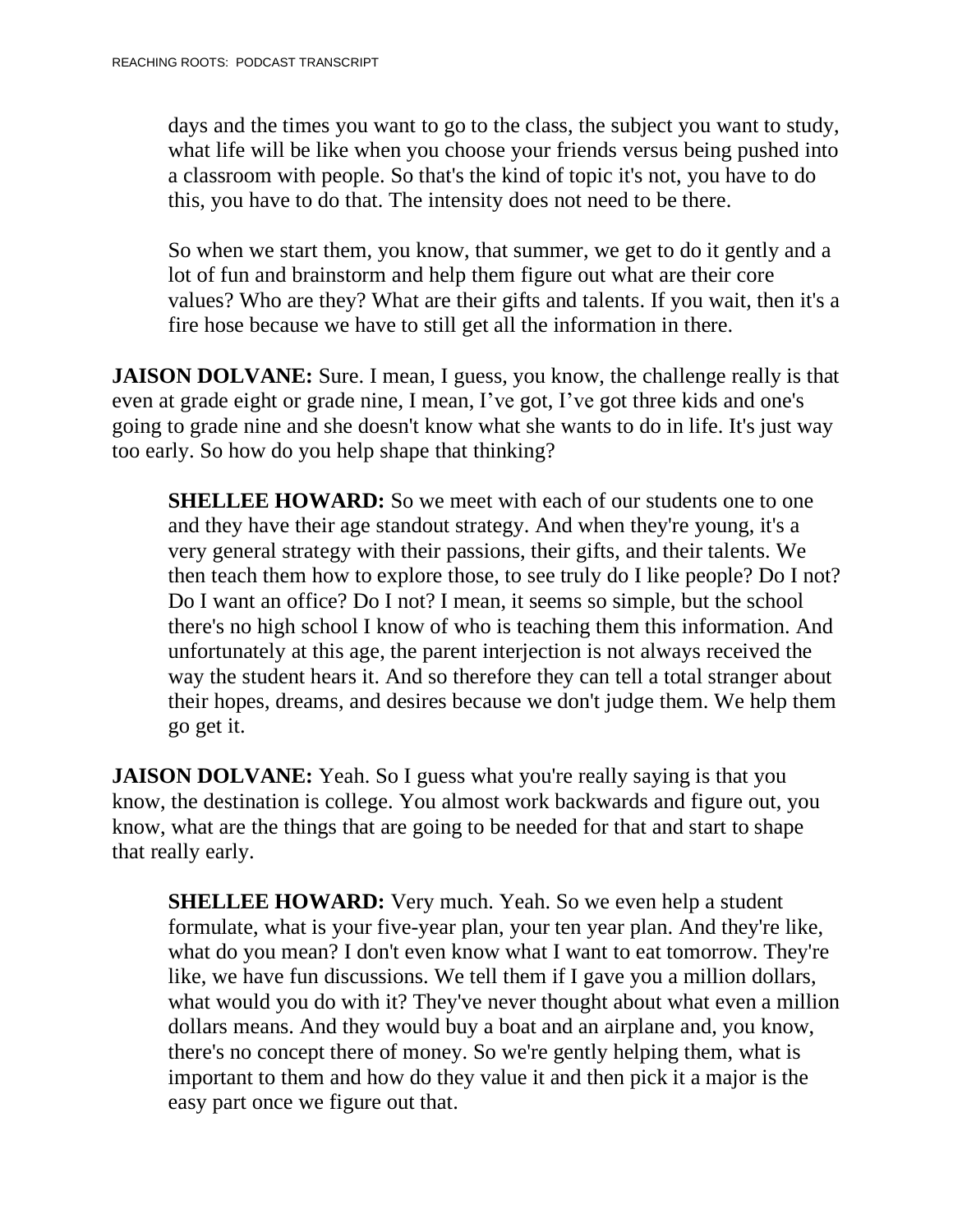**JAISON DOLVANE:** Right. Right. So it seems like you're kind of like tackling two things, right? One is obviously trying to get the student to recognize, you know, one or more directions that they may want to take in life. And the other one is sort of the financial part of it, which is, you know when you sort of come out of the other end you need to be able to hopefully not have a lot of loans that are going to put a lot of pressure on you. So tell us about kind of, obviously you've talked a little bit about the first one, but the second piece, I mean, you know, is there a secret to like coming out debt-free?

**SHELLEE HOWARD:** Absolutely. And that's the interesting thing. So I'm a middle-class person living in California and really there was nothing tragic about our life. It was all kind of middle of the road. And so people are like, I don't understand. I thought you had to have like tragedy or be a millionaire. And what I help people understand, it's not that college is, think of it this way, put on your business hat, and think I am the college. And I now want to bring in the best. So the person who has the very nice, robust resume is going to be offered a lot of money. The one who has the very itty-bitty resume is going to be minimum wage. So instead of thinking emotion college, think of business resume versus no resume. And that's the person who gets the money.

**JAISON DOLVANE:** And so, I mean, does everybody get money? Like if they've got a great resume.

**SHELLEE HOWARD:** If they know how, that's the thing. So many people get caught up in trying to force their student into a brand name, you know, school A, school B, school C that they're focused on that versus what is the best return on investment for that student? We help them do financial reconsiderations, get off the wait list. We look at it as a business transaction versus an emotional, my kid has to get into here for us to be good parents.

**JAISON DOLVANE:** Got it. And when you're talking about a return of investment, is this purely financial?

**SHELLEE HOWARD:** Return on investment means a few different things. So if you look at it in the business context, you can look at it, doesn't it make sense for your student who wants to go into social work to pay \$73,000 a year to USC? What is that return on investment? They will never be able to recoup that nor do they need to do that. But a student who wants to go into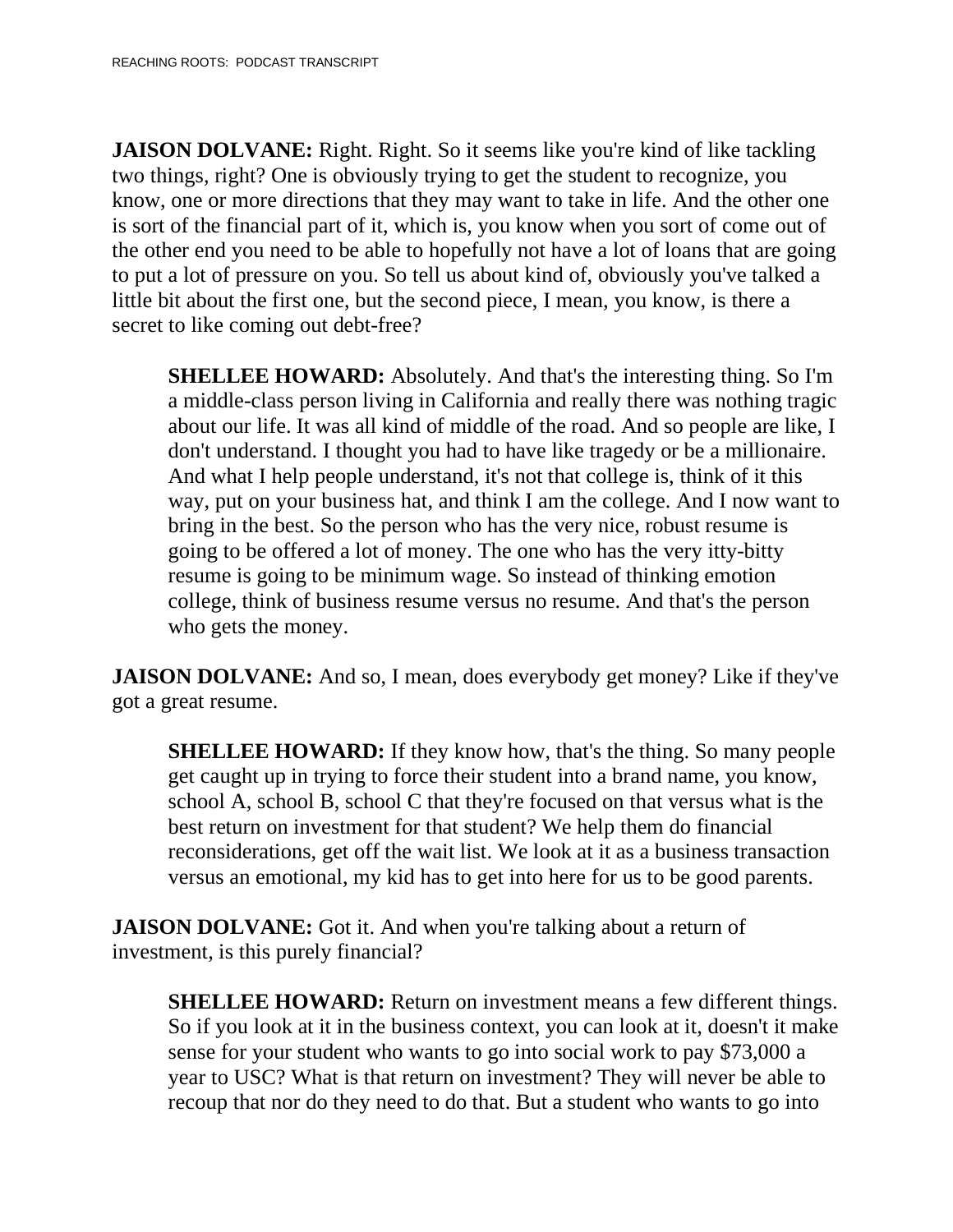business and get their MBA at USC and live in orange county or LA that return on investment may not be up front, but it may be in the long run. So we help students understand what, what angle are they going to use.

**JAISON DOLVANE:** Right. And maybe, I guess in a way, maybe also sort of clearing some of the Hayes for parents who want to send their kids to like the best school, not really considering too much in terms of the fact that they want to do social work. You know, they're not really going to get that investment back later on.

**SHELLEE HOWARD:** I learned that the hard way, my second daughter, she knew she wanted to be a nurse, but her dream was go to university of Alabama. So I kept telling her, you know, if you want to live in California, don't know why you have to go to Alabama, you know, doing that whole mom thing. And [11:43 inaudible] is what she heard. And after one year she says, mom, did you know that if I want to be a nurse, I have to take the NCLEX in Alabama and then take it back, California. She transferred to California. So again, it's even my own children struggle with what I want and what makes sense.

**JAISON DOLVANE:** Right, right. Yeah. And I mean, just, you know, I think there's also sort of a view or prestige view that parents have, which is, you know, it's just, it doesn't matter what my child actually takes in terms of their course. I want them to go to this particular university.

**SHELLEE HOWARD:** Absolutely. Yeah. Sometimes, it's very much driven by the parent. And sometimes, I mean, I had a student this year get a full ride to Vanderbilt and she didn't care what college she wanted to go to. Her only goal was to get a free education. That was it. So I had her all four years and when she got into multiple schools, she chose Vanderbilt because it gave her everything she needed and it didn't cost her family a dime.

**JAISON DOLVANE:** Very cool. Very cool. So what are some of the challenges that you faced in terms of actually getting parents on board or getting students on board to work with you or to really see the way that you are trying to basically show them?

**SHELLEE HOWARD:** My number one struggle is I still hear every single day. I wish I would have known you before my first child went into massive debt or ended up on my couch or picked the wrong major. So I feel like I'm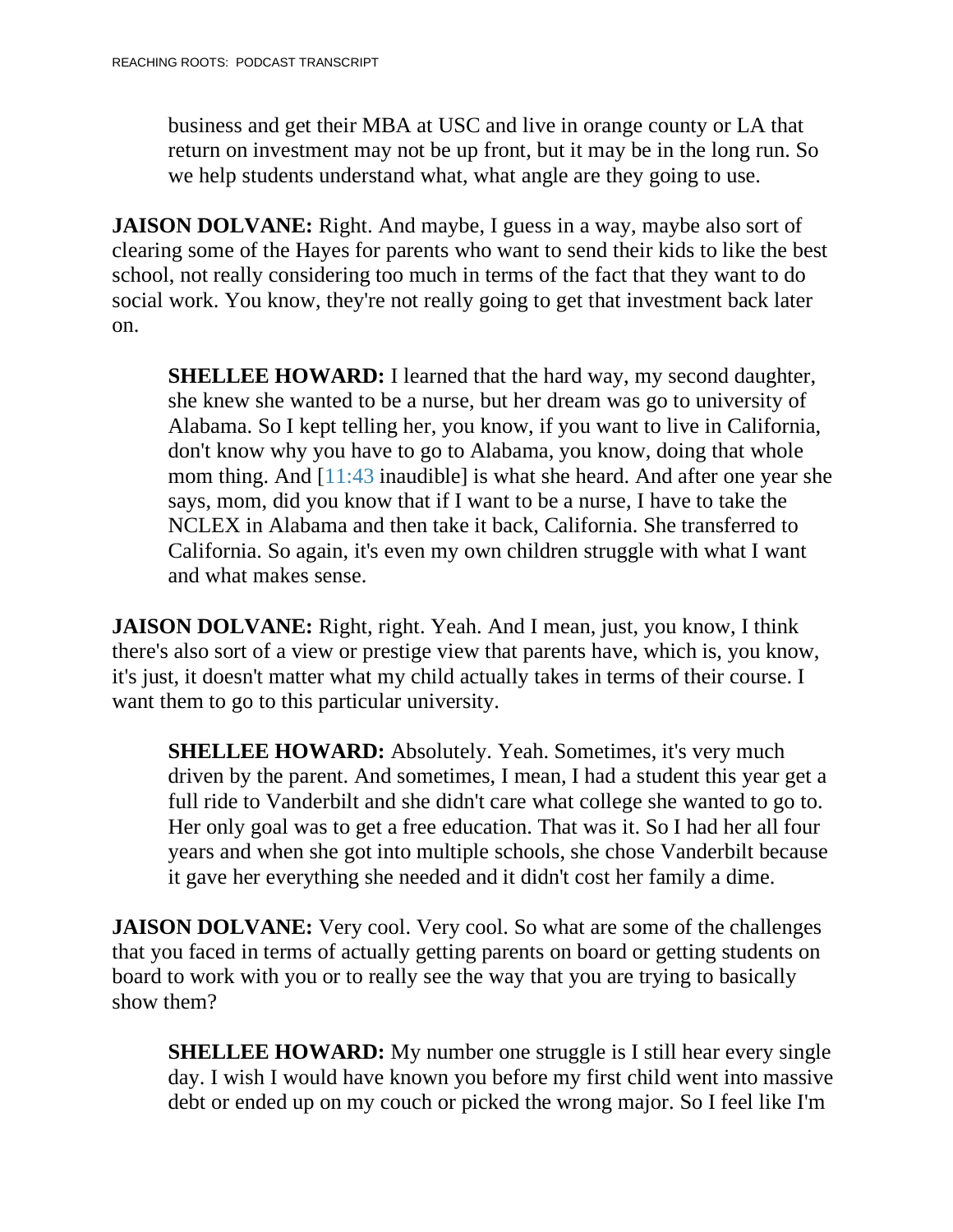always trying to say, I'm sorry. And you know, I wish I would've known you too you know, I've been featured on Fox five news, many TV stations, but yet I still feel like I'm the best kept secret.

**JAISON DOLVANE:** So I mean, obviously people don't know about you. So basically getting in front of people is a challenge specifically. But do you run into any sort of like resistance when you do start talking to sort of you know, kids about this? I mean, are they really open to having someone tell them that, you know, their idea of wanting to do social work at Harvard and spend, you know, a hundred thousand dollars for education is a stupid idea.

**SHELLEE HOWARD:** I have two customers. I have the parent and the student, the student, you can see when they come because I don't take every student. So I want to make sure they're willing to do the work, right. If they don't do the work, this is, I can't help them. So they get on the call and their shoulders are all stressed out. And they're like, oh, this college thing is freaking me out. And then when I get done with the call and they understand that my only job is to help them succeed, they'll do whatever. I mean, I could tell them to jump off a bridge and they would do it if that's what it took. So they are all in and the fear is gone. Now, it's just like, what do I need to do? Let's get to work. On the parental side, the challenge is I've never had anybody say, you know what? I don't need you. I want to do this on my own. And I don't care about going into debt. I've never had problem.

Where the challenge is, well, I don't think it's possible. It sounds too good to be true. And then I show them, you know, my son's scholarship paperwork and I show them his Harvard diploma. And, you know, I'm like, I don't know what to tell you, but it does work after 13 years of success, there's a lot of opportunity.

**JAISON DOLVANE:** Got it. So, Shellee you know, let's say someone's not working with you, right. And this is just, you know, parents who are listening to this show. I mean, they're wondering, right. They're wondering, like, you know, you're talking about grade nine, so how can, what are some thoughts or some tips for parents to be thinking about as their child starts high school and begins to think about this college process?

**SHELLEE HOWARD:** So number one is do everything you can to get them to love, to read. If I can give every parent just one piece of information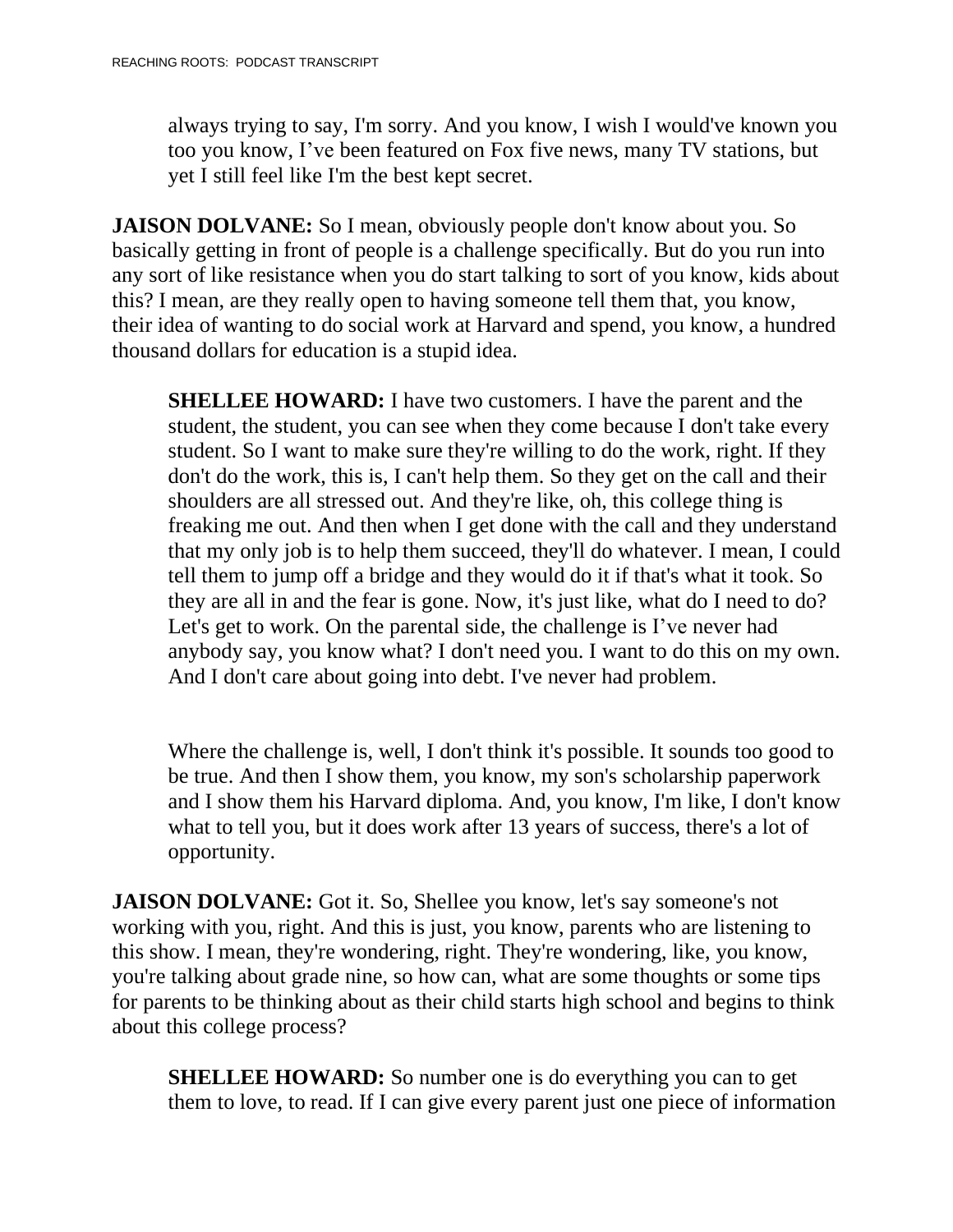that will make the whole rest of the process so much easier, because the essay is a very real piece, very important piece of this process. Good readers, typically better writers. The second thing is knowledge is power just because you don't know how to do it doesn't mean it can't be done. And then lastly, do you want to fight with your student or do you want somebody else to nurture them and hold them accountable? So you get to enjoy the last four years of them being at home. Those are all things I encourage parents to think about.

**JAISON DOLVANE:** So I mean you know, reading and writing, obviously knowledge helps with the essay side of it. Any other sort of thoughts in terms of you know, some other sort of dimensions of the process that they can be thinking out ahead of time, that's going to help them?

**SHELLEE HOWARD:** Absolutely. So we have a very unique program in college ready, called passion with purpose. And I won't take a student if they're not willing to do 200 service hours in something they're passionate about. So for parents who are not using somebody and they want to try to do this on their own, my gift is the average student has well over 200 service hours before their senior year, do not let them wait until their senior year to do service.

Because what they find out, this is the interesting thing. People don't realize when a student is helping somebody else, their finger is not pointed at them. Therefore they're not worried about what they look like, what they say, because they're just giving of their time and their energy. But what they're figuring out is do I like old people? Do I like babies? Do I like social media? They're starting to test the waters. Do I like to do the finances of this community. So all of the sudden we're testing all of these skills and they're really figuring it out without us ever having to say, well, what do you want to do when you grow up?

**JAISON DOLVANE:** So it is a little bit of using community hours as an opportunity to find your passion?

**SHELLEE HOWARD:** For sure. And there's an essay question that they'll have to answer. Tell me about a time you did something for somebody else that did not benefit you. So why not? Why not have something that you can truly be passionate about and feed to a college that will help them understand who you are and why does it matter?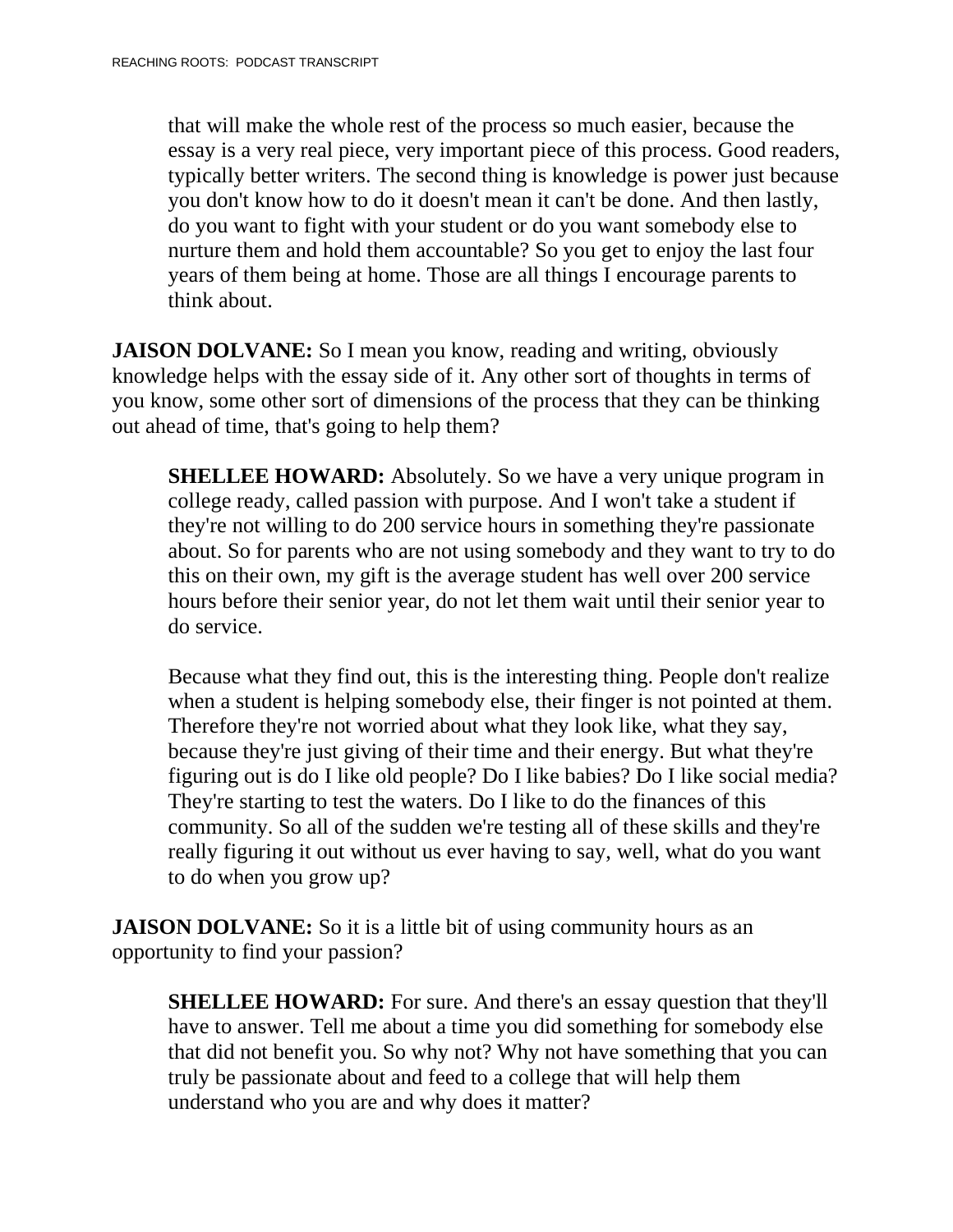**JAISON DOLVANE:** Right. Right. Makes sense. So, you know, in your book, you talk about you know, covering sort of what are things that colleges are looking for? Can you tell us about sort of, what are those sort of top three or four things that colleges are looking for?

**SHELLEE HOWARD:** Absolutely. If you think of it on the mindset of you walk into an office and you see a diploma and that diploma has a college name written on it, and you look at the person that you've come to visit, are they a good reflection for that college? Number one, colleges are looking for you to go out into the world and have everybody come back to their place because that's how they make money. Number two is they're looking for leaders, quiet leaders, loud leaders, leaders. They do not want students to come and sit at a desk, taken education and leave. That does no good to their university. So they're looking for diverse people to come to their university and give and truly give up themselves. So everybody wins. So making the student the best they can be is the best thing they can do to prepare for college.

**JAISON DOLVANE:** Got it. And what would be some of those kind of attributes of leadership that you would think that colleges are actually trying to look for?

**SHELLEE HOWARD:** Yeah. So when you think of leadership or as colleges, do they think of it in the scope of international national, regional local school. So being the president of a club at your school is not as significant as being an ASB President. ASB precedent is not as significant as being the presidential national scholar. Do you see what I mean? Associated student body, that's like president vice president of the school.

**JAISON DOLVANE:** What level you're at.

**SHELLEE HOWARD:** Yeah. So in other words, were you voted in or did everybody get a trophy?

**JAISON DOLVANE:** Okay, got it. So it's like, you know, is it earned or not?

**SHELLEE HOWARD:** Yes. And how hard did you have to work to earn it?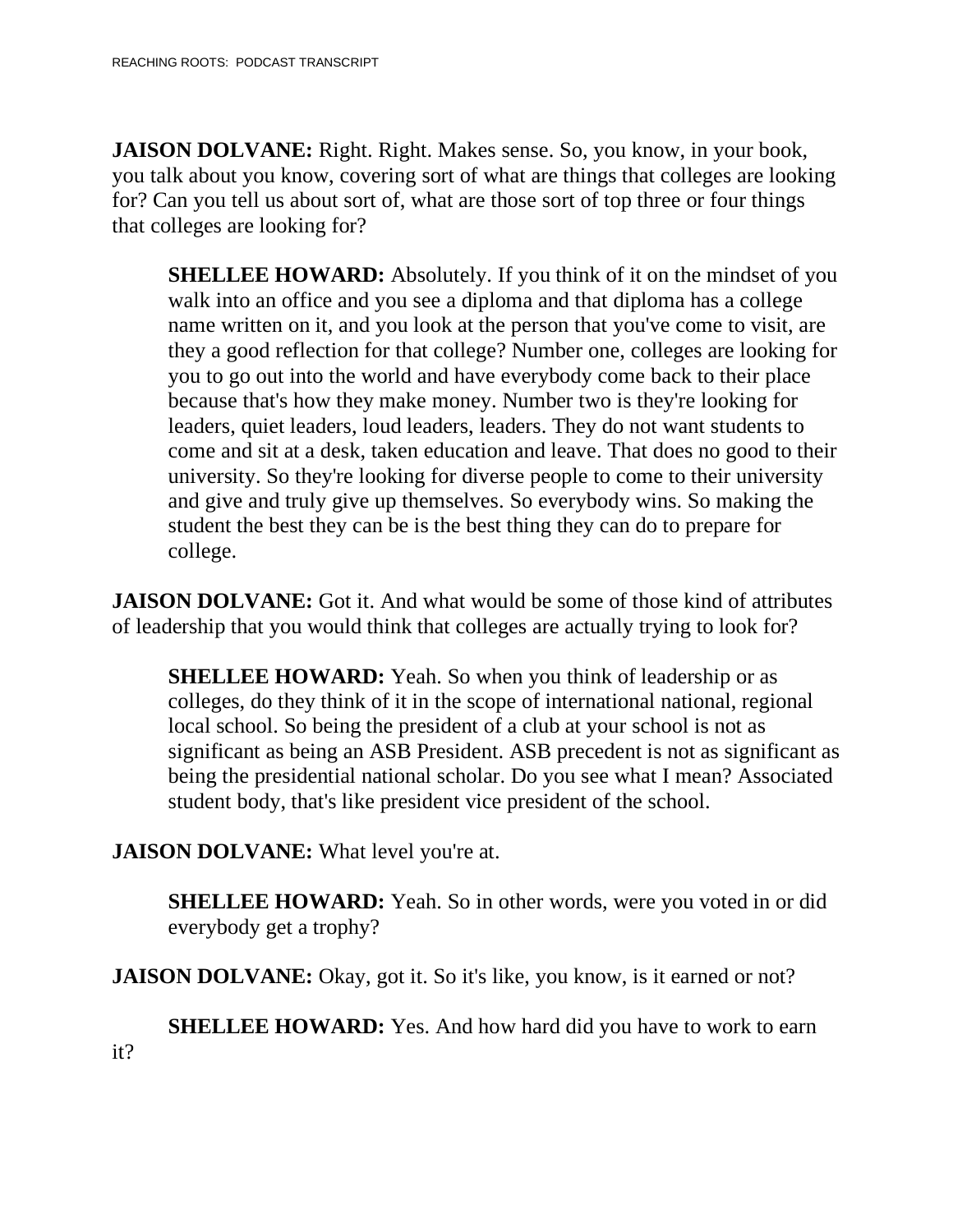**JAISON DOLVANE:** Right. Right. So they distinguish between that, makes sense. It makes sense. So obviously you've been sort of doing this for some time and a lot of families. How has any of this changed you?

**SHELLEE HOWARD:** Well, how has it changed me? I've always been an advocate for teenagers since I was a teenager. I've always been a coach of some sort. I think it's made me more of an advocate because these students truly have to do 10 times the work we did as an adult when we went to college. So I'm always on their side of helping balance, helping make sure they're mentally doing well and they're doing self-care. And so I'm more on the side now of helping don't do more, do quality and helping to, instead of overdoing it, making sure that the student is taken care of and taking care of themselves.

**JAISON DOLVANE:** Right. That's very good. Very good advice. You know, we talked a little bit about sort of what parents should maybe think about in terms of getting their kids ready or coached or shaped for university in the early years to find their passion and for them to sort of build their resume. But what would be some of your advice on the financial side? Like what are some of the things that parents should think about, you know, as their kids are starting high school, because you know, they're going to have to be addressed some of these things in the next several years.

**SHELLEE HOWARD:** Definitely. So when we work with a family, we talk about the academic fit, social fit, and financial fit. If a family knows, we truly have put no money aside, we don't have any extra money. What are we going to do? They're going to really have to focus on making that student the best standout candidate they can be while they're looking at, okay, are we going to be able to get need-based money. Every student can go on any college website on the financial page and I encourage them to put in a few numbers, it takes about five minutes to get their expected family contribution. And as soon as you get that number, that means that's what the university, that university expects your family to be able to pay.

You look at that number and if that makes your heartbeat really fast, you definitely need to consider what your options are and options, I mean, sometimes it's you know, the student getting a job to help out with the application fees. Sometimes it's, you know, applying for getting your tests for free. Sometimes it's, you know, a student who has money from a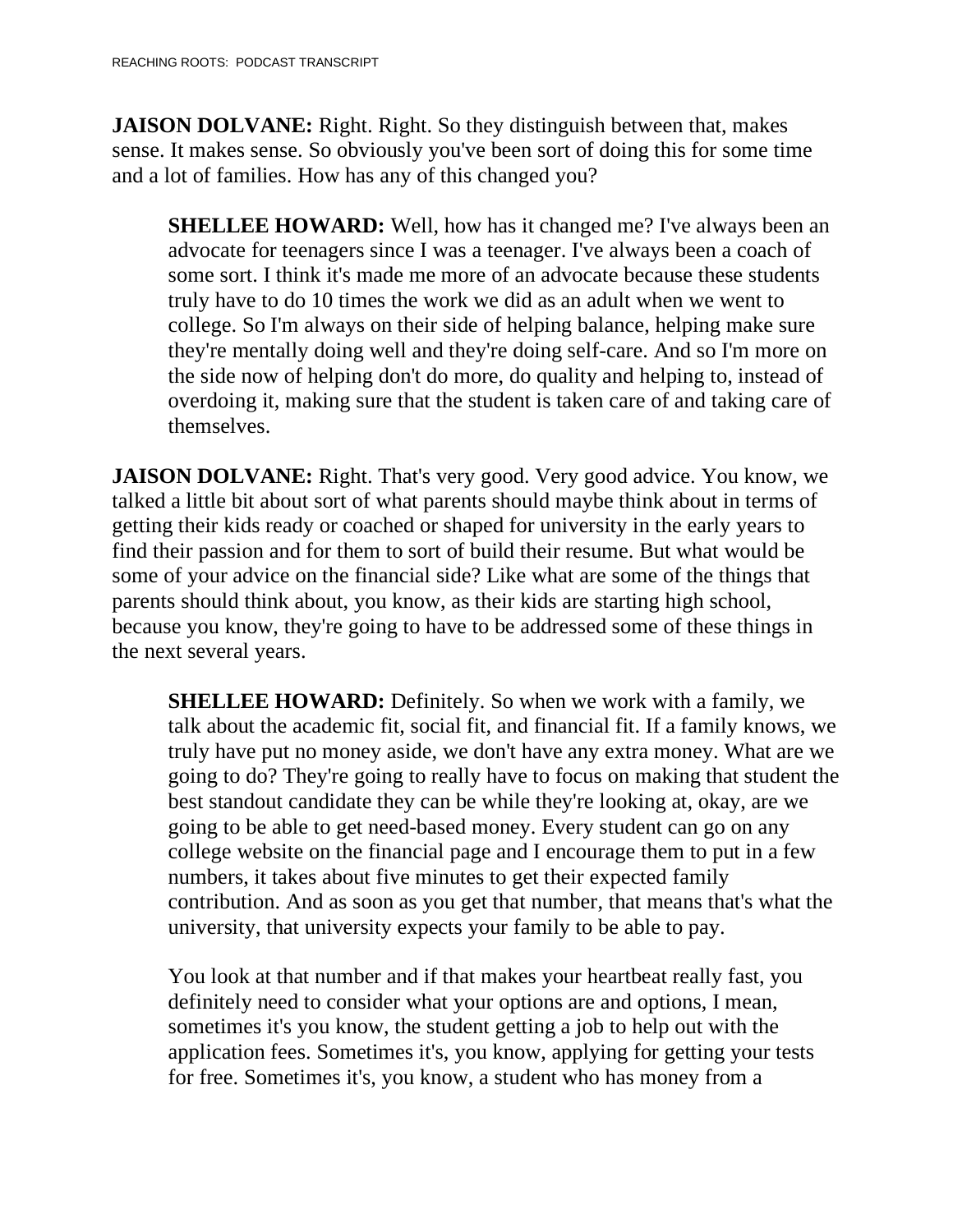grandparent, don't put it in their name. Like there's a lot of little things that can make a really big difference.

**JAISON DOLVANE:** Yeah, yeah, no, it makes sense. So Shellee all really good things. There's a question that I ask my audience usually, and here it is for you, which is, you know, is there one feeling as a mom that you have that you would rather not feel?

**SHELLEE HOWARD:** Wow. I kind of see value in all the challenges. I think the hardest one for me is when I know my child has potential and chooses not to use it. I think that's the hardest for me.

**JAISON DOLVANE:** Right. Yeah. Makes sense. It's hard to watch your kid maybe not use the gifts that they have when we believe otherwise.

**SHELLEE HOWARD:** Absolutely. And there's nothing you can do as a parents about it. And that, I think that helplessness is the feeling I don't like.

**JAISON DOLVANE:** Yeah, yeah, no, I hear you. And you know what I mean? I guess it's got to come from inside at some point, right. Otherwise it's really hard to get them to move.

**SHELLEE HOWARD:** I just did a poll on Facebook last week and I asked how many families have procrastinators or students that are prepared procrastinators won, two to one. So apparently we have a pandemic of procrastinators. So I have a lot of great things that I can absolutely help parents get them moving and, you know, reach out to me and I'll give you some really fun things to do. It all comes down to figuring out what's their motivation, because if they're motivated, they won't procrastinate.

**JAISON DOLVANE:** Makes sense. Yeah, we did a podcast and procrastination also. So that's another resource at some point for people to look at. So tell me, what is your hope for your audience?

**SHELLEE HOWARD:** I hope that my audience seeks knowledge, be careful, Google is a very scary place in this world in which we live in college planning. And so seek advice by people who you know, and admire, but also be careful on the flip side of well-meaning friends and family who want to tell you exactly what they did while they don't have your child.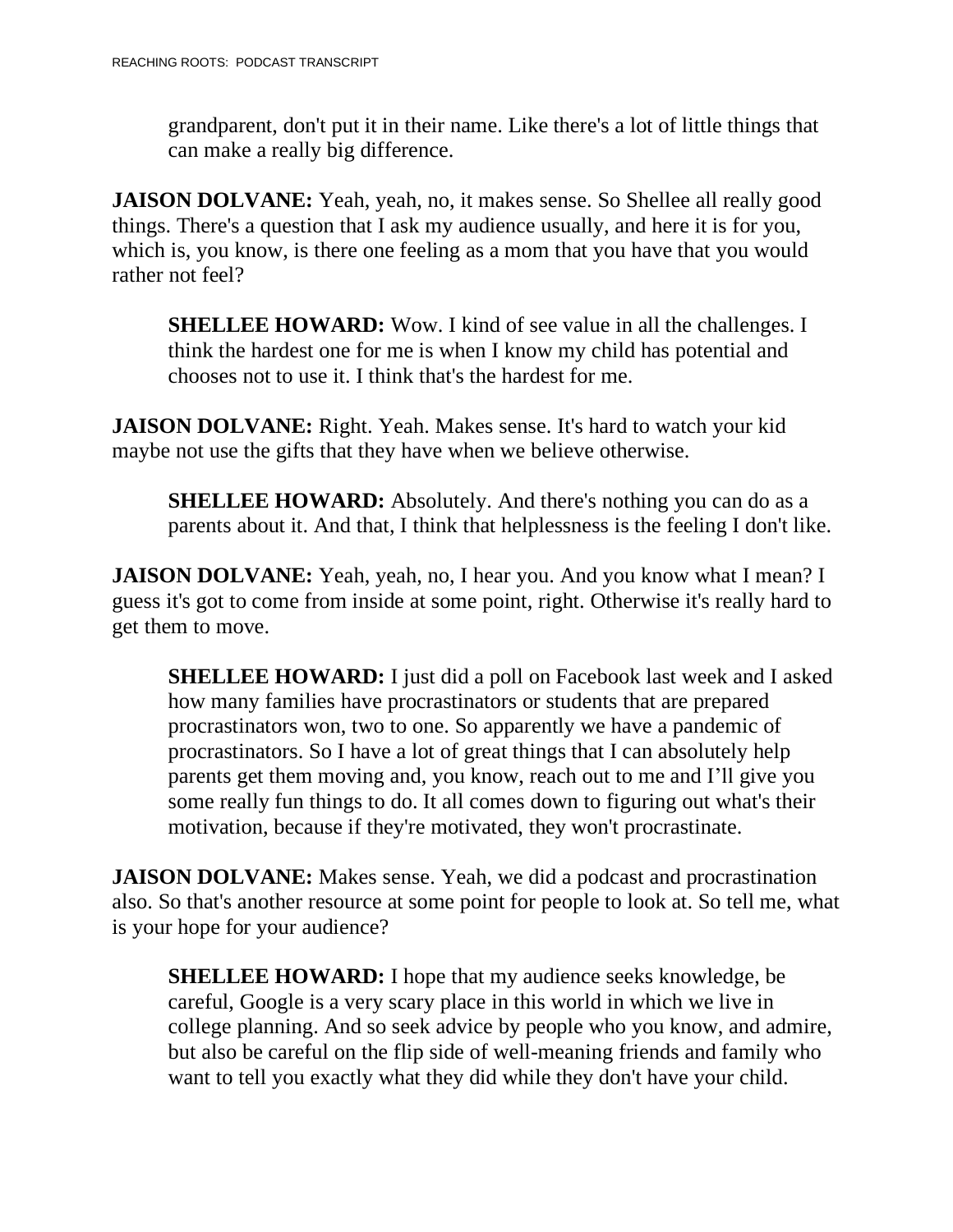So it's almost a double-edged sword, but knowledge is really the key and listening to podcasts like this and more, you know, videos and, and really talking to the experts that is just really critical.

**JAISON DOLVANE:** Right. Got it. Okay. So Shellee tell, maybe you can tell the audience where they can get ahold of you.

**SHELLEE HOWARD:** Absolutely. Yeah. So my website is www.CollegeReadyplan.com. And it's the same thing for all social media channels. And so, pretty much if you type in college ready plan you will find me. You can also go on Amazon. My best-selling book is how to send your student to college without losing your or your money. And I am happy to gift that to you. If you want to email me and say you were on this podcast, heard our presentation, you can email Shellee@CollegeReadyplan.com. And I'm happy to gift you a book as a way of saying thank you for trying to get knowledgeable.

**JAISON DOLVANE:** Great. Well, thank you so much, Shellee really appreciate you being here.

**SHELLEE HOWARD:** Absolutely. I appreciate at that time.

## [Outro]

Thank you for listening.

SUBSCRIBE: Make sure to subscribe to this podcast on Apple [podcasts](https://podcasts.apple.com/us/podcast/reaching-roots/id1540658282?uo=4) or [Spotify](https://open.spotify.com/show/3LG42c0YAEFvUQMVS9EHWC?si=JdaHHJCIRRW-cWZycNtqOQ) or wherever you listen, we would really appreciate if you can leave us a review on apple podcasts or send us any feedback to [reachingroots@wishslate.com.](mailto:reachingroots@wishslate.com?subject=Comment%20on%20RR%20Podcast)

SIGN-UP for the WishSlate App: Find items from any stores, save items to one list and share, buy, gift from family and friend lists. Visit [https://app.wishslate.com](https://app.wishslate.com/)

[Resources & Links]

College Ready Plan